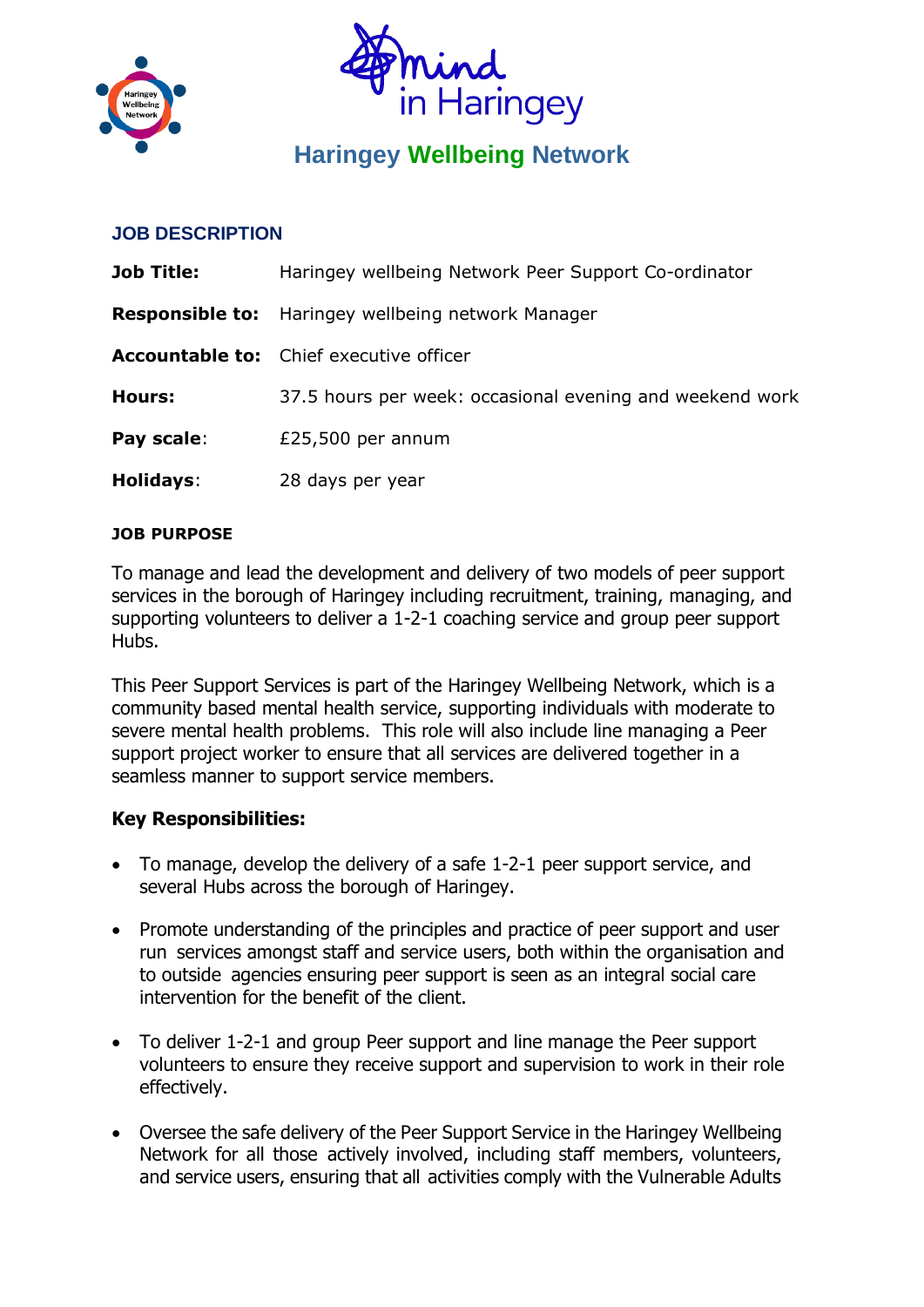at Risk Policy, Health and Safety and Risk policies.

- Work closely with HWN manager to ensure the services is marketed to the appropriate audiences in an accessible, compelling way that reflects the organisation's values.
- Ensure that contract targets are consistently achieved and that clear action plans are developed and implemented to address areas of under-performance.
- Ensure good communication and liaison with all Haringey Wellbeing Network staff, to facilitate effective signposting between peer support service and the organisation's other services.
- To work with the Haringey Wellbeing Network manager to recruit and induct people with experience of mental health problems to act as Peer Support Volunteers, ensuring that appropriate levels of Peer Support Volunteers are maintained.
- To provide guidance and regular and flexible support to enable Peer Support Volunteers to effectively undertake their roles. This includes the provision of individual and group supervision opportunities. To work with the project worker to ensure this is delivered effectively.
- To support Peer Support Volunteer coaches to Undertake Annual Volunteer Reflection meetings with all Volunteer Peers.
- Monitor the effectiveness of peer support in managing the mental wellbeing of clients and volunteers, including through the regular use of outcome measurement tools.
- Ensure the effective administration of Peer Support Sessions, maintaining accurate records on the VIEWs database or tracking sheets.
- Produce reports on service delivery and contribute to appropriate research to enable the peer support programmes to be effectively monitored and evaluated.
- Contribute to the development of procedures and guidelines as they relate to Peer Support. Review best practice within the wider field and implement changes as necessary.

#### **General Responsibilities**

• Work in accordance with Mind in Haringey's Values, Aims and Objectives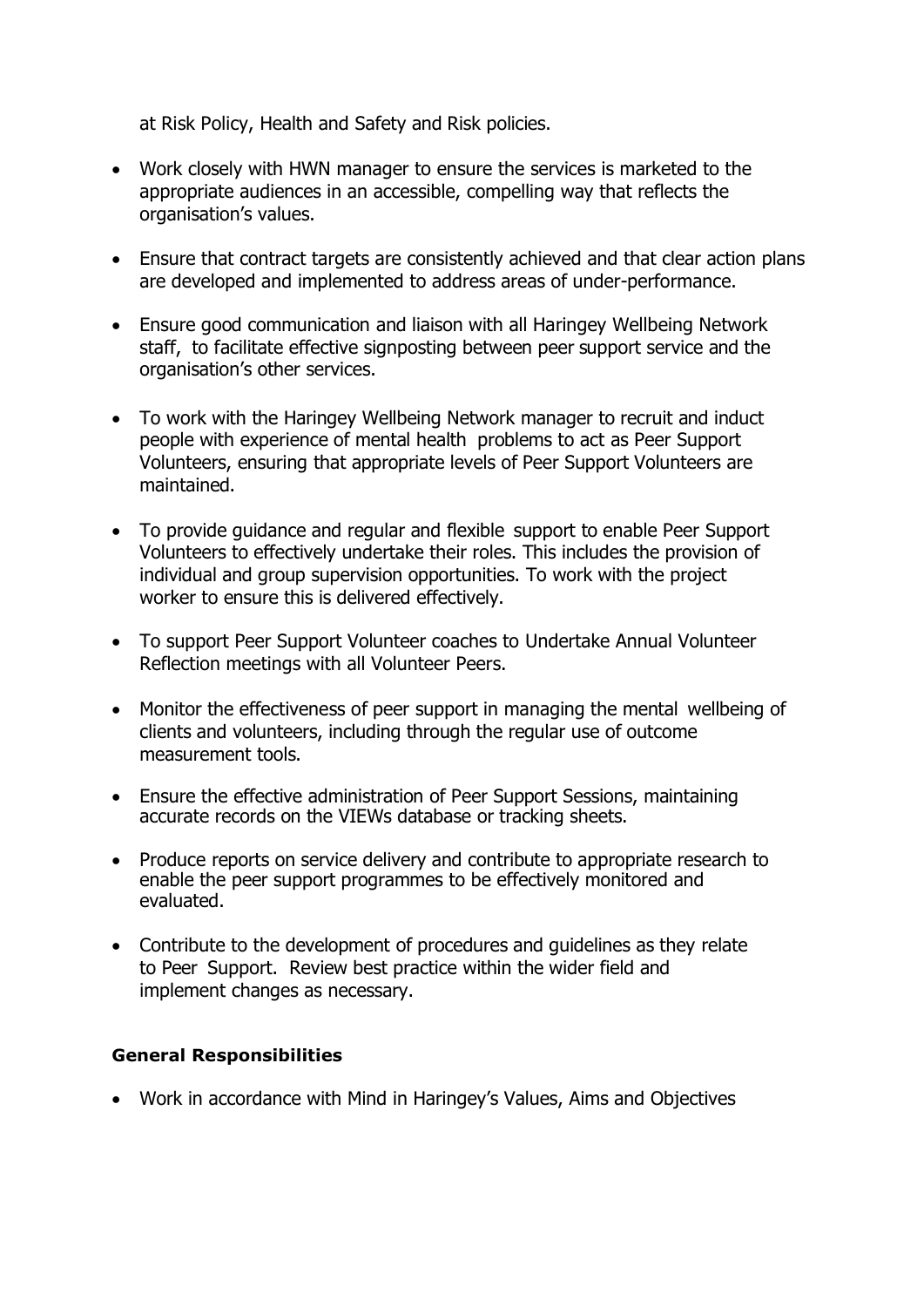- Provide a positive representation for the organisation both internally and externally, including promoting our work, and attending neighbourhood meetings and partnership events when required.
- Comply with all organisational and departmental policies and procedures and 'Mind Quality Mark' quality assurance process.
- Display a good understanding of the different cultural issues and work to promote equality, diversity and inclusion within the community.
- Be efficient, responsible and maintain a high level of personal organisation; keeping accurate and appropriate records and providing information for monitoring and evaluation as required.
- Participate in and actively contribute to individual supervision, training and team meetings; attend staff meetings and organisational events as required.
- Work flexibly, including from outreach venues, lone working and meeting clients in locations across the borough, being prepared to perform other duties commensurate with the role which may include managing cases if waiting lists are extensive.
- Work alongside and ensure active service user participation in all aspects of work including design, implementation, and monitoring of activities.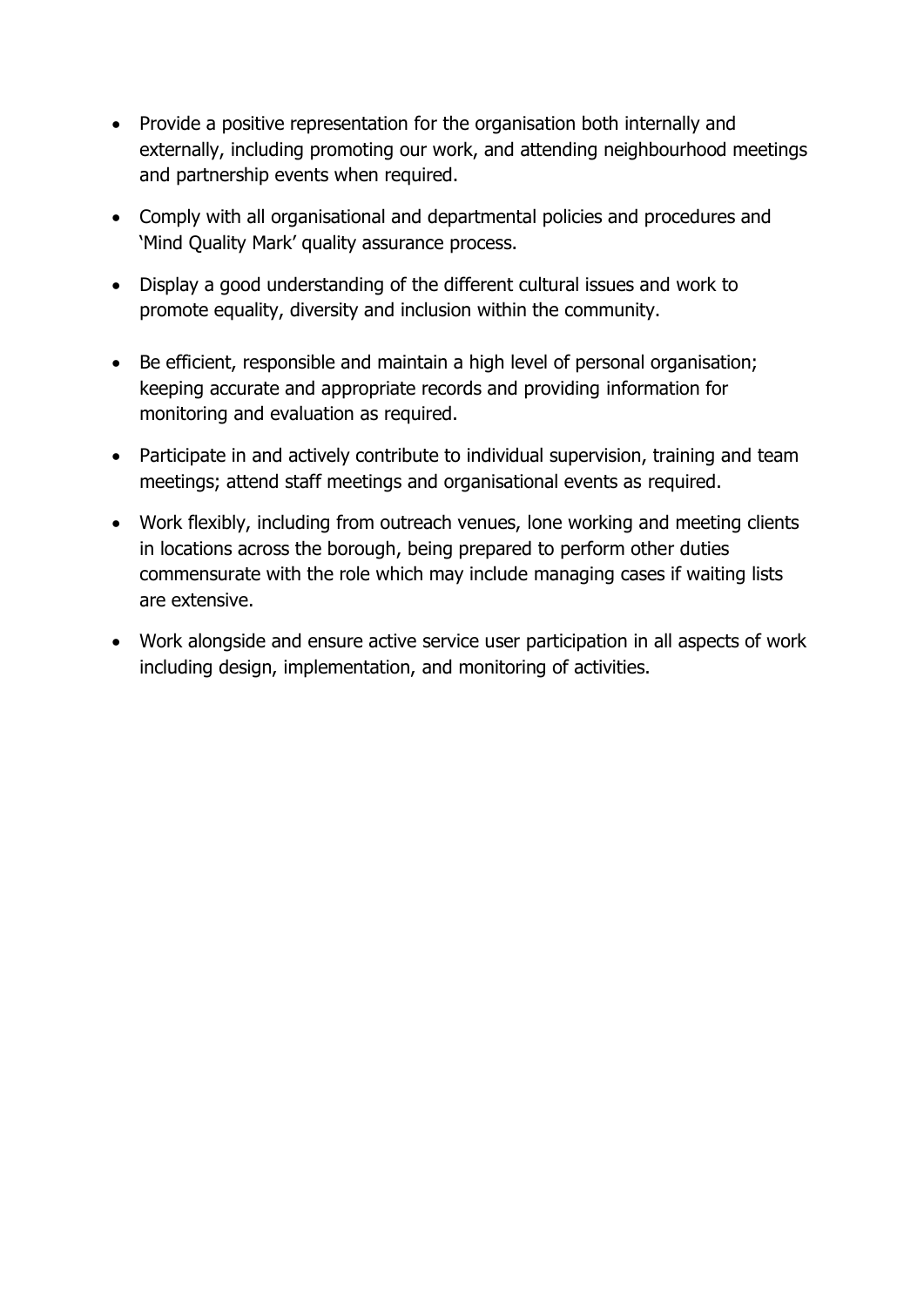## **Haringey Wellbeing Network Peer Support Co-ordinator PERSON SPECIFICATION**

#### **Note to candidates**

All of the criteria marked (A) will be used for shortlisting purposes. You must describe how you meet these criteria in the 'General Experience and Further Information' section of the application form, giving examples where possible, as this is part of the assessment process.

Only candidates who can clearly demonstrate how they meet these criteria will be offered an interview.

|                                                       | <b>Post Requirements</b>                                                                                                                                                                                                                                                                                                                                                                                                                                                                                                                                                                   |                                                                                                                              |  |
|-------------------------------------------------------|--------------------------------------------------------------------------------------------------------------------------------------------------------------------------------------------------------------------------------------------------------------------------------------------------------------------------------------------------------------------------------------------------------------------------------------------------------------------------------------------------------------------------------------------------------------------------------------------|------------------------------------------------------------------------------------------------------------------------------|--|
| Category                                              | <b>Essential</b>                                                                                                                                                                                                                                                                                                                                                                                                                                                                                                                                                                           | <b>Desirable</b>                                                                                                             |  |
| Education/<br><b>Qualifications</b>                   | Educated to Diploma/NVQ Level 4 or Equivalent<br>$\bullet$<br>by experience (A)                                                                                                                                                                                                                                                                                                                                                                                                                                                                                                            |                                                                                                                              |  |
| <b>Experience</b>                                     | Experience of working in mental health services<br>$\bullet$<br>(A)<br>Experience of recruiting, managing and<br>supporting volunteers (A)<br>Experience of line managing staff (A)<br>$\bullet$<br>Experience of working within community-based<br>services (A)<br>Experience of developing new projects or<br>$\bullet$<br>services (A)<br>Experience of working collaboratively in a team<br>Experience of delivering training, presentations<br>$\bullet$<br>and facilitating workshops (A)                                                                                            | Personal<br>experience<br>of mental<br>health<br>problems<br>Experience<br>of co-<br>ordinating<br>peer<br>support<br>groups |  |
| Skills,<br><b>Knowledge &amp;</b><br><b>Abilities</b> | Excellent organisational skills (A)<br>$\bullet$<br>Ability to motivate staff, volunteers and service<br>users $(A)$<br>Strong commitment to service user<br>$\bullet$<br>involvement and people with mental health<br>problems running services<br>Good IT skills eg ability to use Microsoft Office<br>$\bullet$<br>programmes, internet, email and databases (A)<br>Good written communication skills with an<br>ability to present information in a clear and<br>concise way (A)<br>Excellent verbal communication skills<br>Ability to communicate with a wide range of<br>people (A) |                                                                                                                              |  |

## **JOB TITLE: Peer Support Co-ordinator**